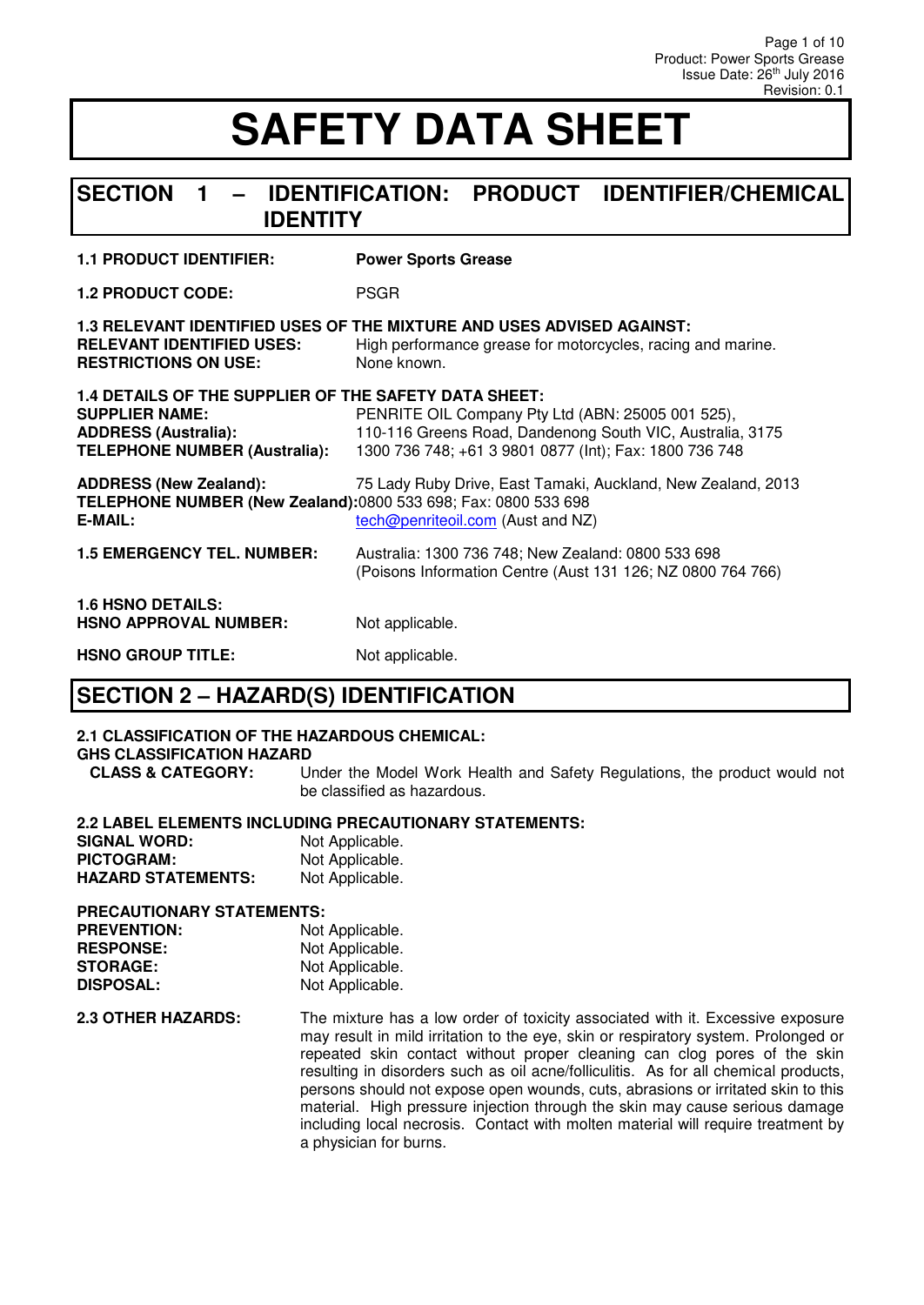### **SECTION 3 – COMPOSITION / INFORMATION ON INGREDIENTS**

| <b>INGREDIENTS</b>                                                                             | <b>CAS NUMBER</b> | <b>Concentration</b><br>% W/W | <b>GHS</b><br>Classification* |
|------------------------------------------------------------------------------------------------|-------------------|-------------------------------|-------------------------------|
| Residual oils, petroleum, solvent,<br>dewaxed                                                  | 64742-62-7        | $30\% - 60\%$                 | Not Applic                    |
| Distillates, petroleum, solvent dewaxed<br>heavy paraffinic<br>Other non-hazardous ingredients | 64742-65-0        | $30\% - 60\%$<br>To 100%      | Not Applic<br>Not Applic      |

Not Applic = Not Applicable \* Please see Section 15 of this SDS for full text description of the Label Elements.

### **SECTION 4 – FIRST AID MEASURES**

**PROTECTION FOR FIRST** 

#### **4.1 DESCRIPTION OF NECESSARY FIRST AID MEASURES:**

| <b>INGESTION:</b> | Rinse mouth out with water. If a large quantity is ingested seek medical        |
|-------------------|---------------------------------------------------------------------------------|
|                   | attention. It may be necessary to induce vomiting, taking extreme care that the |
|                   | person does not aspirate into the lungs. If irritation develops or persists or  |
|                   | vomiting has occurred after ingestion, seek medical assistance.                 |

- **EYE**: If in eyes, hold eyelids apart and flush the eye immediately with large amounts of running water. Continue flushing for at least 15 minutes or until advised to stop by a doctor. Check for contact lenses. If there are contact lenses, these should be removed after several minutes of rinsing by the exposed person or medical personnel if it can be done easily. After flushing, if irritation develops or persists, seek medical assistance.
- **SKIN CONTACT:** If skin or hair contact has occurred remove any contaminated clothing and footwear, wash skin or hair thoroughly with soap and water. If irritation develops or persists, consult a Doctor. High pressure injection through the skin requires urgent medical attention for possible incision, irrigation and/or debridement. Contact with molten material will require treatment by a physician for burns. Leave the molten material on the skin for removal by the doctor.
- **INHALATION:** If affected, remove the patient from further exposure into fresh air, if safe to do so. If providing assistance, avoid exposure to yourself - only enter contaminated environments with adequate respiratory equipment. Once removed, lay patient down in a well-ventilated area and reassure them whilst waiting for medical assistance. If not breathing, provide artificial respiration and seek immediate medical assistance. If unconscious, place in a recovery position and seek immediate medical assistance. If irritation develops or persists, consult a doctor.
- **AIDERS:** No personnel shall place themselves in a situation that is potentially hazardous to themselves. Always ensure that you are wearing gloves when dealing with first aid procedures involving chemicals and/or blood.
- **FIRST AID FACILITIES:** Eye wash fountain and safety showers are recommended in the area where the product is used.

# **4.2 MOST IMPORTANT SYMPTOMS & EFFECTS, BOTH ACUTE & DELAYED, CAUSED BY EXPOSURE:**

- Ingestion or inhalation of vapours may lead to irritation of the mouth and respiratory tract. Eye contact may lead to localised burning, redness and tearing. Skin contact may lead to redness or itching. CAUTION: High pressure injection through the skin requires urgent medical attention for possible incision, irrigation and/or debridement. CAUTION: Contact with molten material will require treatment by a physician for burns. Leave the molten material on the skin for removal by the doctor.
- **CHRONIC:** Skin contact may aggravate/exacerbate existing skin conditions, such as dermatitis.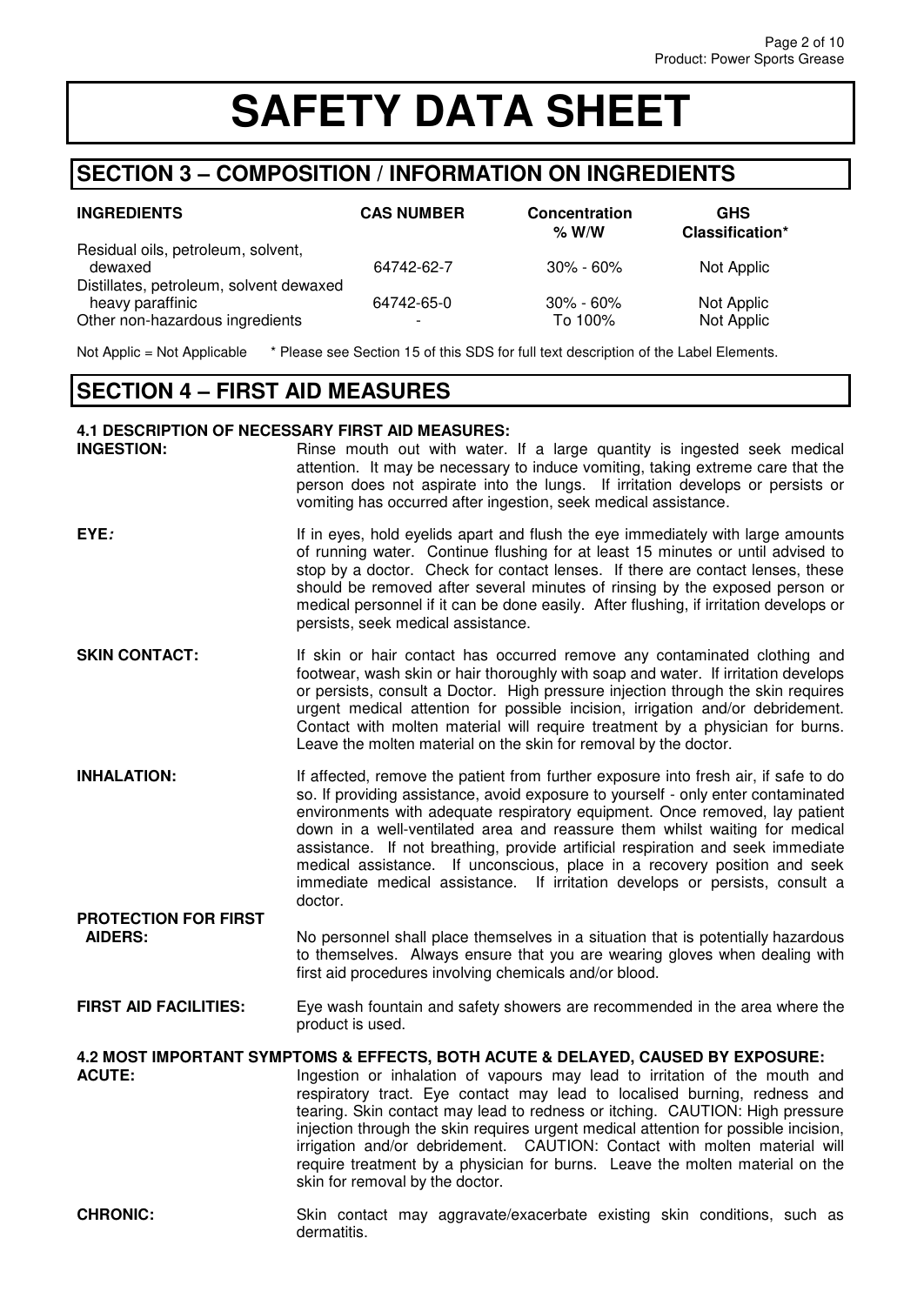### **SECTION 4 – FIRST AID MEASURES Continued**

# **4.3 INDICATION OF ANY IMMEDIATE MEDICAL ATTENTION AND SPECIAL TREATMENT NECESSARY:**

Treat symptomatically. As the product is hydrocarbon based, if vomiting has occurred after ingestion, the patient should be monitored for adverse effects. High pressure injection injuries require prompt surgical intervention and possibly steroid therapy, to minimise tissue damage and loss of function. As high pressure injection entry points are usually small, surgical examination to determine the extent of the grease injection may be necessary. Local anaesthetics and hot compresses should be avoided as they may contribute to swelling, vasospasm and ischaemia.

### **SECTION 5 – FIRE FIGHTING MEASURES**

# **5.1 EXTINGUISHING MEDIA:**

Use extinguishing media appropriate for surrounding fire. Use carbon dioxide, foam or dry chemical. Spray down fumes resulting from fire. **UNSUITABLE MEDIA:** Avoid using full water jet directed at residual material that may be burning. Water may cause splattering on hot grease. **5.2 SPECIAL HAZARDS ARISING FROM THE SUBSTANCE OR MIXTURE:**  Combustion may produce oxides of carbon, nitrogen and phosphorus as well as small amounts of metal oxides, smoke and irritating vapours. **5.3 ADVICE FOR FIREFIGHTERS: FIRE:** This product is not flammable under conditions of use. It is a hydrocarbonbased, combustible semi-solid that will burn if preheated to decomposition. Keep storage tanks, pipelines, fire exposed surfaces, etc. cool with water spray. **HAZCHEM CODE:** Not applicable. **EXPLOSION:** There is no information to indicate that the product is an explosion hazard. Extinguish all sources of flame or spark. Closed containers may explode when exposed to extreme heat. **PROTECTIVE EQUIPMENT:** In the event of a fire, wear full protective clothing and self-contained breathing equipment with full-face piece operated in the pressure demand or other positive pressure mode.

### **SECTION 6 – ACCIDENTAL RELEASE MEASURES**

#### **6.1 PERSONAL PRECAUTIONS, PROTECTIVE EQUIPMENT AND EMERGENCY PROCEDURES:**

**PERSONAL PROTECTION:** For small spills, wear PVC, Nitrile or neoprene gloves, glasses/goggles (or a face shield for high temperature or pressure operations), boots and full-length clothing. During routine operation a respirator is not required. However, if mists or vapours are generated, an approved organic vapour/particulate respirator is required. For large spills, or in confined spaces, a full chemically resistant bodysuit is recommended and the atmosphere must be evaluated for oxygen deficiency. If in doubt wear self-contained breathing apparatus.

**CONTROL MEASURES:** Ventilate area and extinguish and/or remove all sources of ignition. Stop the leak if safe to do so. CAUTION: The spilled product will be slippery. Avoid contact with the spilled material.

**EMERGENCY PROCEDURES:** In the event of a spill or accidental release, notify the relevant authorities in accordance with all applicable regulations.

## **6.2 ENVIRONMENTAL PRECAUTIONS:**<br>**SPILL ADVICE:** Do not all

Do not allow product to enter drains, surface water, sewers or watercourses inform local authorities if this occurs.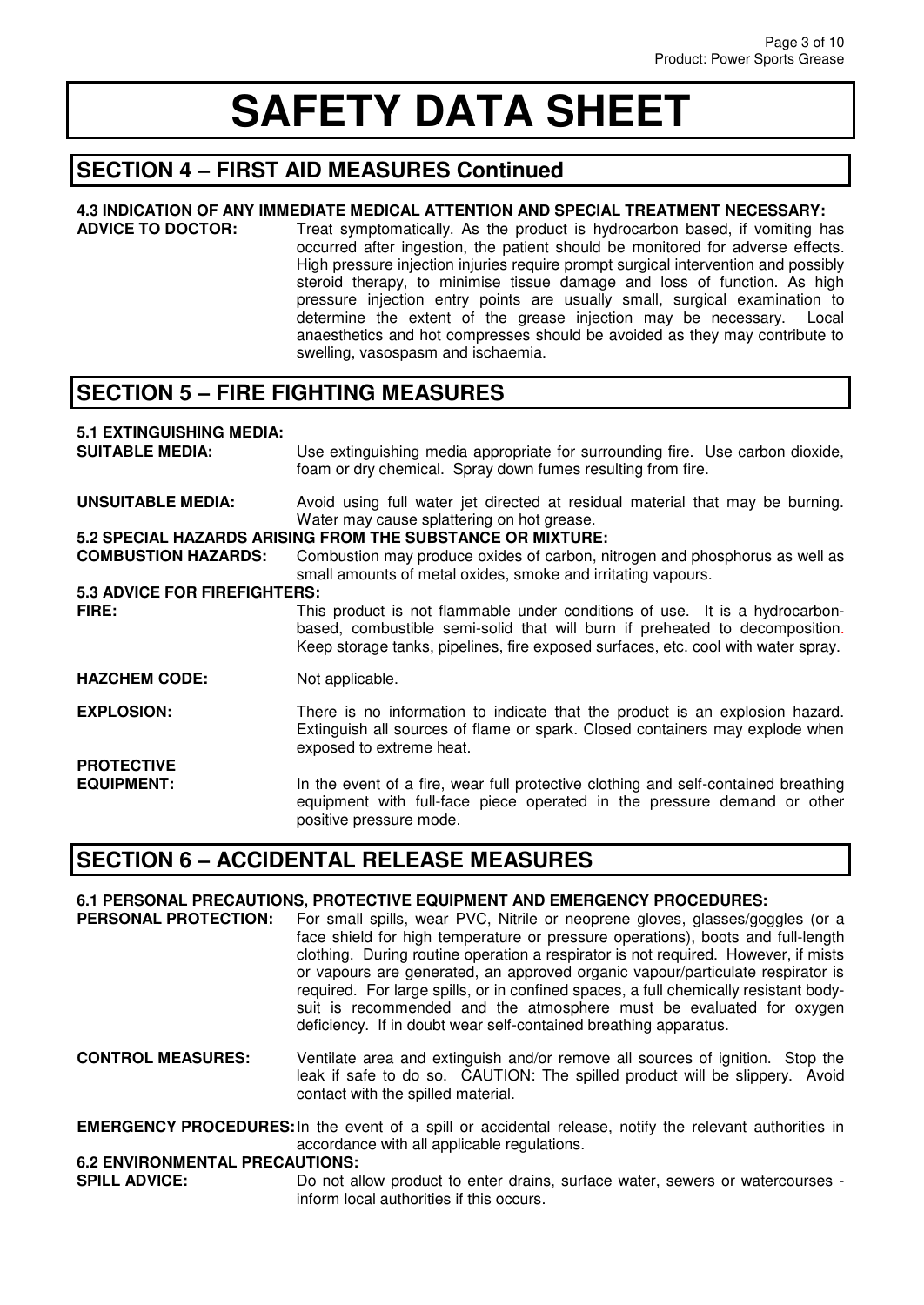### **SECTION 6 – ACCIDENTAL RELEASE MEASURES Continued**

#### **6.3 METHODS AND MATERIALS FOR CONTAINMENT AND CLEANING UP:**

**CONTAINMENT:** Spills are easy to contain because of the nature of the product. The material will not flow unless heated.

**CLEANING PROCEDURES:** Shovel the product into metal containers. Follow local regulations for the disposal of waste. For large spills, the material can be collected and returned for reprocessing or destruction. Personnel must wear gloves, goggles or glasses, boots and full-length clothing during cleaning procedures. Wash contaminated area and objects with detergent and water after spill has been cleared. Rinse the cleaned area with water. Do not allow wash water or rinsings to enter drains, surface water, sewers or water courses.

#### **SECTION 7 – HANDLING AND STORAGE, INCLUDING HOW THE CHEMICAL MAY BE SAFELY USED**

#### **7.1 PRECAUTIONS FOR SAFE HANDLING:**

**SAFE HANDLING:** Avoid contact with the product by using appropriate protective equipment such as gloves, glasses or goggles (or a face shield for high temperature or pressure operations) and full-length clothing. Prevent small spills and leakage to avoid slip hazards. Properly dispose of any contaminated rags or cleaning materials in order to prevent fire hazards. Eating, drinking, and smoking should be prohibited in the area where this material is handled, stored and processed. Workers should follow good personal hygiene practices, such as washing hands before eating, drinking and smoking. Remove contaminated clothing and protective equipment before entering eating areas. Keep containers tightly closed when not in use. Prevent product from entering waterways, drains or sewers. **7.2 CONDITIONS FOR SAFE STORAGE, INCLUDING ANY INCOMPATABILITIES: SAFE STORAGE:** This product is a hydrocarbon-based, combustible semi-solid that will burn if preheated. Store in a well ventilated area away from direct sunlight, ignition sources, oxidising agents, foodstuffs and clothing. Keep containers closed when not in use. Containers that have been opened must be carefully resealed

and kept upright. Do not store in plastic containers unless approved for the

**INCOMPATIBILITIES:** Strong oxidizing substances including strong acids.

application.

#### **SECTION 8 – EXPOSURE CONTROLS & PERSONAL PROTECTION**

#### **8.1 EXPOSURE CONTROL MEASURES:**

| <b>EXPOSURE LIMIT VALUES:</b>              | Exposure standards for the product have not been established. However, if the<br>material is subjected to elevated temperatures, and oil mists or vapours are<br>generated the following Exposure Standard should be observed:<br>Hydrocarbon oil mist: TWA:<br>$5 \text{ mg/m}^3$ STEL: $10 \text{ mg/m}^3$ (ACGIH)                                              |  |
|--------------------------------------------|-------------------------------------------------------------------------------------------------------------------------------------------------------------------------------------------------------------------------------------------------------------------------------------------------------------------------------------------------------------------|--|
| <b>8.2 BIOLOGICAL</b>                      |                                                                                                                                                                                                                                                                                                                                                                   |  |
| <b>MONITORING:</b>                         | No data available.                                                                                                                                                                                                                                                                                                                                                |  |
| <b>8.3 CONTROL BANDING:</b>                | No data available.                                                                                                                                                                                                                                                                                                                                                |  |
| <b>8.4 ENGINEERING CONTROLS:</b>           |                                                                                                                                                                                                                                                                                                                                                                   |  |
| <b>ENGINEERING CONTROLS:</b>               | Special ventilation is not normally required. However, in the operation of certain<br>equipment or at elevated temperatures mists or vapour may be generated and<br>local exhaust ventilation should be provided to maintain airborne concentration<br>levels below the nominated exposure standard and at an acceptable level that<br>does not cause irritation. |  |
| <b>8.5 INDIVIDUAL PROTECTION MEASURES:</b> |                                                                                                                                                                                                                                                                                                                                                                   |  |
| <b>EYE &amp; FACE PROTECTION:</b>          | Wear safety glasses/goggles to avoid eye contact when handling. If the product<br>is used at elevated temperature/pressures, a full face shield is recommended.<br>Use eye protection in accordance with AS 1336 and AS 1337.                                                                                                                                     |  |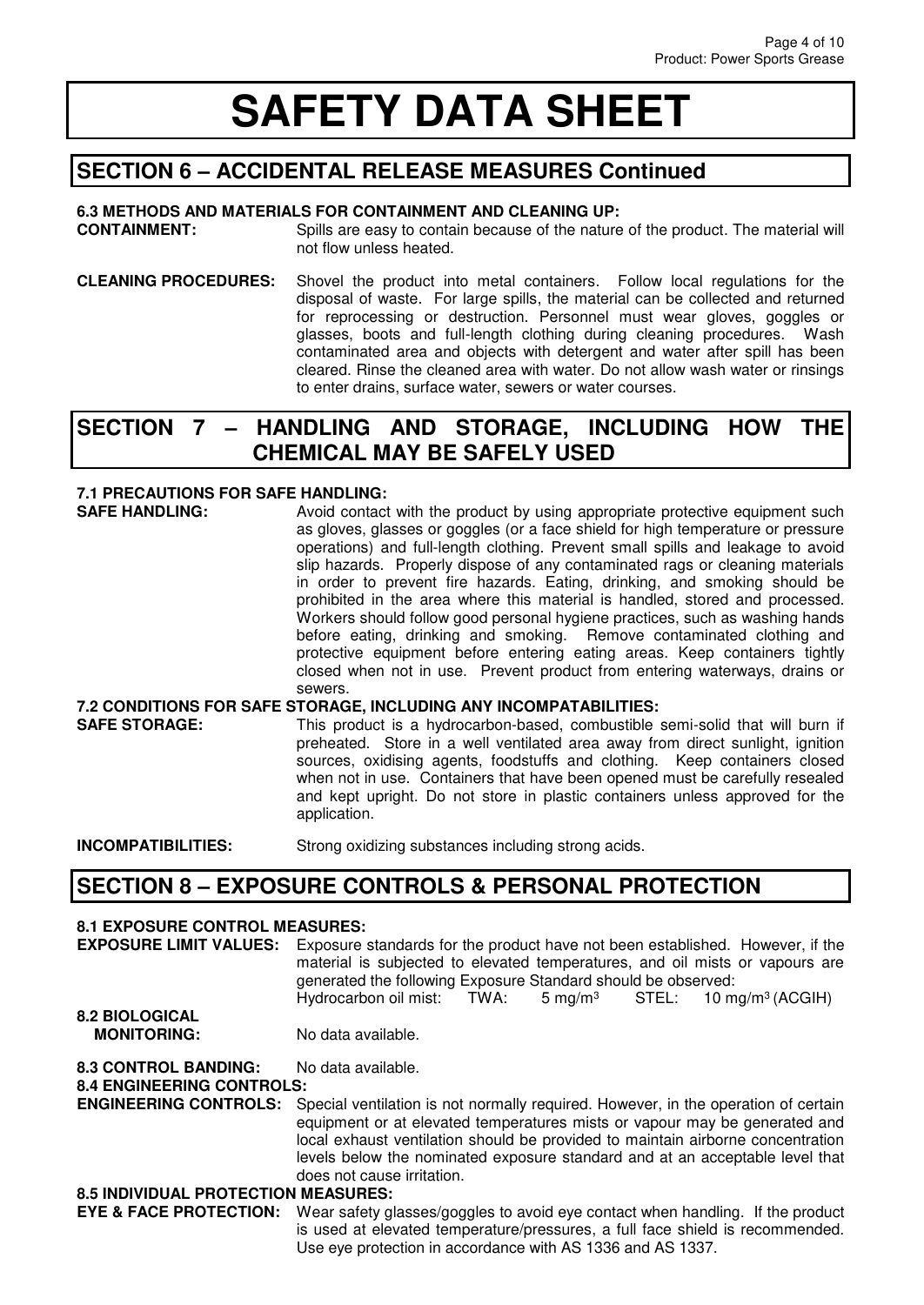### **SECTION 8 – EXPOSURE CONTROLS & PERSONAL PROTECTION Cont'd**

**SKIN (HAND) PROTECTION:** If there is the chance of contact with the material wear gloves to provide hand protection. Nitrile rubber, PVC or neoprene gloves are recommended. **SKIN (CLOTHING)** 

- **PROTECTION:** During normal operating procedures, long sleeved clothing is recommended to avoid skin contact. Soiled clothing should be washed with detergent prior to reuse.
- **RESPIRATORY PROTECTION:** During routine operation a respirator is not required. However, if mists or vapours are generated, an approved half face organic vapour/particulate respirator is required. Use respirators in accordance with AS 1715 & AS 1716.

**THERMAL PROTECTION:** Greases may be used in elevated temperature applications. In these scenarios, select gloves according to AS 2161.4 for appropriate temperature range.

### **SECTION 9 – PHYSICAL AND CHEMICAL PROPERTIES**

| 9.1 PHYSICAL AND CHEMICAL PROPERTIES:              |                                           |
|----------------------------------------------------|-------------------------------------------|
| <b>APPEARANCE:</b>                                 | Smooth green grease.                      |
| <b>ODOUR:</b>                                      | Light petroleum oil odour.                |
| <b>ODOUR THRESHOLD:</b>                            | No data available.                        |
| pH:                                                | No data available.                        |
| <b>MELTING/FREEZING POINT:</b>                     | No data available.                        |
| <b>INITIAL BOILING POINT:</b>                      | No data available.                        |
| <b>BOILING RANGE (°C):</b>                         | No data available.                        |
| <b>FLASHPOINT (°C):</b>                            | Typically $>$ 200 $\degree$ C (ASTM D93). |
| <b>EVAPORATION RATE:</b>                           | No data available.                        |
| <b>FLAMMABILITY LIMITS (%):</b>                    | No data available.                        |
| VAPOUR PRESSURE (mmHg): No data available.         |                                           |
| <b>VAPOUR DENSITY:</b>                             | No data available.                        |
| DENSITY (kg/m <sup>3</sup> @ 15°C):                | Typically 0.9.                            |
| <b>SOLUBILITY IN WATER(g/L):</b>                   | Insoluble in water.                       |
| <b>PARTITION COEFFICIENT:</b>                      | No data available for n-octanol/water.    |
| <b>AUTO-IGNITION TEMP (°C):</b>                    | No data available.                        |
| <b>DECOMPOSITION TEMP (°C): No data available.</b> |                                           |
| VISCOSITY (cSt $@$ 100°C):                         | Not Applicable.                           |
| VISCOSITY (cSt @ 40°C):                            | Typically 220. (Base oil component).      |
| <b>DROPPING POINT (°C):</b>                        | Typically 270°C.                          |
|                                                    |                                           |

### **SECTION 10 – STABILITY AND REACTIVITY**

| <b>10.1 REACTIVITY:</b>                                       | The product does not pose any further reactivity hazards other than those listed<br>in the following sub-sections.                                                                                 |
|---------------------------------------------------------------|----------------------------------------------------------------------------------------------------------------------------------------------------------------------------------------------------|
| <b>10.2 CHEMICAL STABILITY:</b><br><b>10.3 POSSIBILITY OF</b> | Stable under recommended storage and handling conditions (see section 7).                                                                                                                          |
| <b>HAZARDOUS REACTIONS:</b>                                   | Keep away from strong oxidising agents, such as strong acids, chlorates,<br>nitrates and peroxides. Hazardous polymerisation does not occur.                                                       |
|                                                               | 10.4 CONDITIONS TO AVOID: Observe the usual precautionary measures for handling chemicals. Do not heat<br>the container or leave the container open when not in use. Avoid sources of<br>ignition. |
| <b>10.5 INCOMPATIBLE</b><br><b>MATERIALS:</b>                 | Strong oxidising agents including concentrated acids.                                                                                                                                              |
| <b>10.6 HAZARDOUS DECOMPOSITION</b>                           |                                                                                                                                                                                                    |

#### **10.6 HAZARDOUS DECOMPOSITION**

**PRODUCTS:** Hazardous decomposition products are not expected to form during normal storage requirements. See Section 5.2 for Hazardous Combustion products.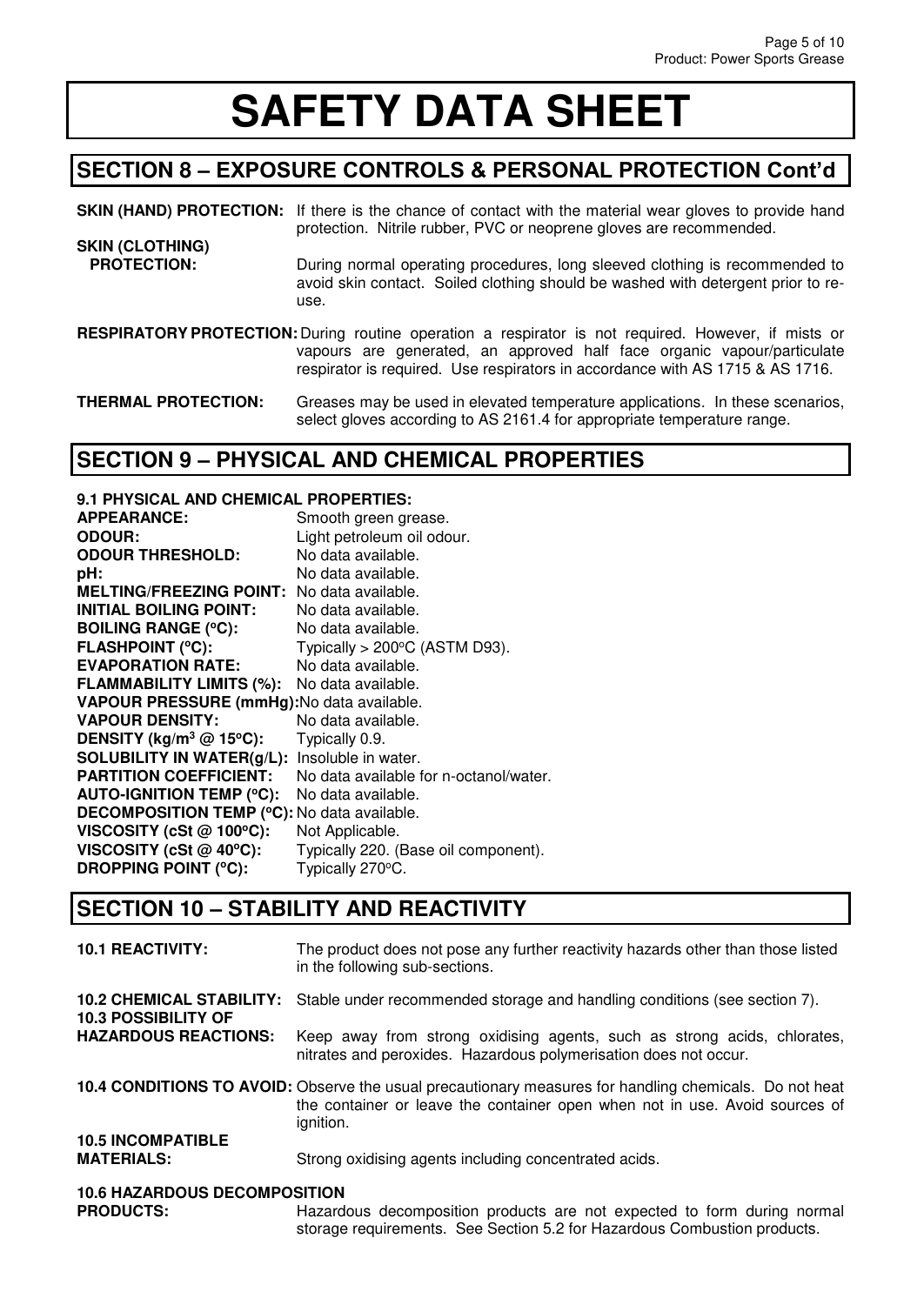### **SECTION 11 – TOXICOLOGICAL INFORMATION**

#### **11.1 INFORMATION ON TOXICOLOGICAL EFFECTS:**

The product is a mixture and test data is not available for the product as a whole.

Based upon testing of similar products and/or components, this material is considered relatively non-toxic with a LD50 (Dermal, rabbit): >2,000 mg/kg.

- **11.2 SWALLOWED:** This product is expected to have a low order of toxicity associated with it when ingested. It may cause slight irritation to the mouth, throat and digestive tract. Based upon assessment of similar products, the Acute Oral Toxicity is expected to be LD<sub>50</sub> (rat) > 2,000 mg/kg when tested against OECD Guideline 420 or similar. During normal usage ingestion should not be a means of exposure. **11.3 SKIN CORROSION/ IRRITATION:** This product is not expected to exhibit Dermal Corrosivity/Irritation according to OECD Test 404, based on the available data and the known hazards of the components. May be mildly irritating to the skin. Based upon testing of similar products and/or components, this material is considered to be relatively nonirritating with a Primary Irritation Index: Greater than 0.5, but less than 3. Correct handling procedures incorporating appropriate protective clothing and gloves should minimise the risk of skin irritation. People with pre-existing skin conditions, such as dermatitis, should take extreme care so as not to exacerbate the condition. **11.4 SERIOUS EYE DAMAGE/ IRRITATION:** This product is not expected to exhibit Eye Irritation or Serious Damage/ Corrosivity according to OECD Test 405, based on the available data and the known hazards of the components. Expected to be practically non-irritating to the eyes. Based upon testing of similar products and/or components, this material is considered to be relatively non-irritating with a Draize Score: Greater than 6, but less than 15. Symptoms may include localised burning, redness and tearing. Correct handling procedures incorporating appropriate eye protection
- **SKIN SENSITISATION:** This product is not expected to be a skin sensitiser according to OECD Test 406, based on the available data and the known hazards of the components. This product is not expected to be a respiratory tract sensitiser, based on the available data and the known hazards of the components. **11.6 GERM CELL**

should minimise the risk of eye irritation.

- **MUTAGENICITY:** This product is not expected to be mutagenic according to tests such as OECD Tests 471, 475, 476, 478 and 479, based on the available data and the known hazards of the components.
- **11.7 CARCINOGENICITY:** This product is not expected to be a carcinogen according to OECD Test 451, based on the available data and the known hazards of the components. Long term animal experiments have shown that any health risks are associated with the level of aromatic and polycyclic constituents in the product. These constituents are removed during the manufacturing process to a level at which no health risks are expected as a result of normal handling.
- **11.8 REPRODUCTIVE TOXICITY:** This product is not expected to be a reproductive hazard according to tests such as OECD Tests 414 and 421, based on the available data and the known hazards of the components.

## **11.9 SPECIFIC TARGET ORGAN TOXICITY (STOT) -**

**11.5 RESPIRATORY OR** 

There is no data available for the product as a whole. This product is not expected to cause organ damage from a single exposure, based on the available data and the known hazards of the components.Based upon assessment of similar products, the Acute Inhalation Toxicity is expected to be  $LC_{50}$  (rat, 4 hours) > 5000 mg/m<sup>3</sup> when tested against OECD Guideline 403 or similar. Negligible irritation hazard at ambient temperature or under normal handling conditions. Inhalation of vapours or mist (generated at elevated temperatures or by mechanical action) may cause irritation to the nose and throat.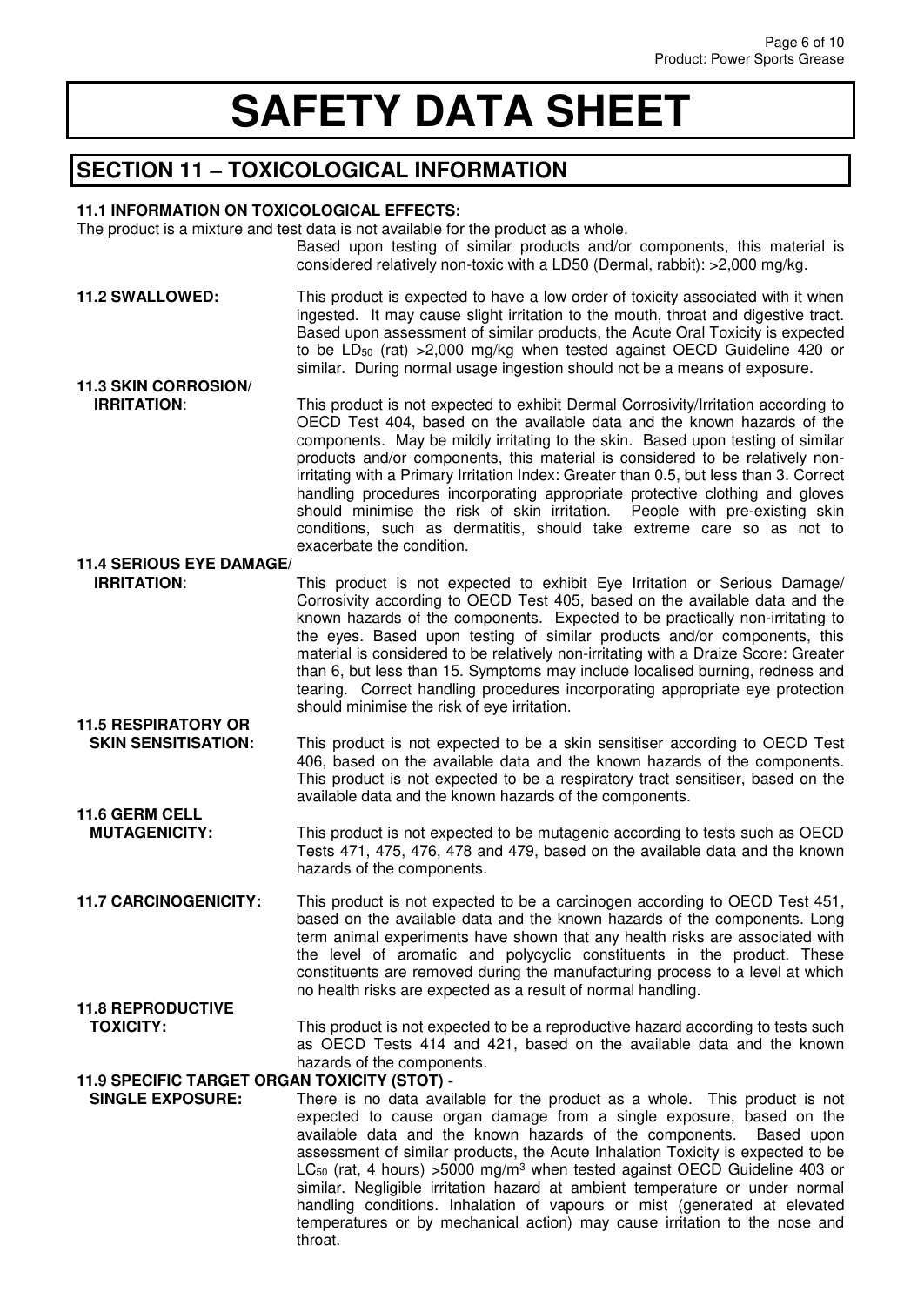#### **SECTION 11 – TOXICOLOGICAL INFORMATION Continued**

# **11.10 SPECIFIC TARGET ORGAN TOXICITY (STOT) -**

- This product is not expected to cause organ damage from prolonged or repeated exposure according to tests such as OECD Tests 410 and 412, based on the available data and the known hazards of the components.
- **11.11 ASPIRATION HAZARD:** This product is not expected to be an aspiration hazard, based on the available data and the known hazards of the components. However, as the product is hydrocarbon based, if vomiting has occurred after ingestion, the patient should be monitored for adverse effects.
- **11.12 OTHER INFORMATION:** Used greases may contain harmful impurities that can accumulate during usage. Due to the use of greases in different types of equipment the types of impurities that accumulate during its usage are unknown. Therefore, all used greases should be handled with caution and skin contact should be avoided by wearing suitable gloves, such as those made of Nitrile rubber, PVC or neoprene. High pressure injection through the skin, when using apparatus such as grease guns, may lead to local necrosis if the product is not surgically removed.

#### **SECTION 12 – ECOLOGICAL INFORMATION**

**12.1 ECOTOXICITY:** There is no data available for the product as a whole. The product is expected to have low Acute Ecotoxicity based on the available data and the known hazards of the components and similar products. **12.2 PERSISTENCE & DEGRADABILITY:** Based on the available data and the known hazards of the components and similar products the product is not expected to be readily biodegradable. Major constituents are expected to be inherently biodegradable, however the product contains components that may persist in the environment. **12.3 BIOACCUMULATIVE POTENTIAL:** No information is available. **12.4 MOBILITY IN SOIL:** The product is a semi-solid under normal environmental conditions and will float on water. If it comes into contact with soil, it is expected to adsorb to soil particles and will therefore not be mobile. **12.5 OTHER ADVERSE EFFECTS:** Based on the available data and the known hazards of the components and similar products the product is not expected to have ozone depletion potential, photochemical ozone creation potential or global warming potential. The product is a mixture of non-volatile components, which are not expected to be released

#### **SECTION 13 – DISPOSAL CONSIDERATIONS**

# **13.1 DISPOSAL METHODS:**

**PRODUCT:** The product should not be released to the environment, so any unused material should be recycled wherever possible or be disposed of as hazardous waste at an appropriate collection depot. If this is not possible, the product is also suitable for incineration at very high temperatures to prevent formation of undesirable combustion products. Spilled product that cannot be recovered should be shovelled into a suitable waste container, such as a plastic drum and then be treated as a solid waste. Follow Government regulations for disposal of such waste. All unused, waste or spilled product must be taken for recycling or disposal by suitably licensed contractors in accordance with Government regulations.

to the air in any significant amounts. The product will float on water.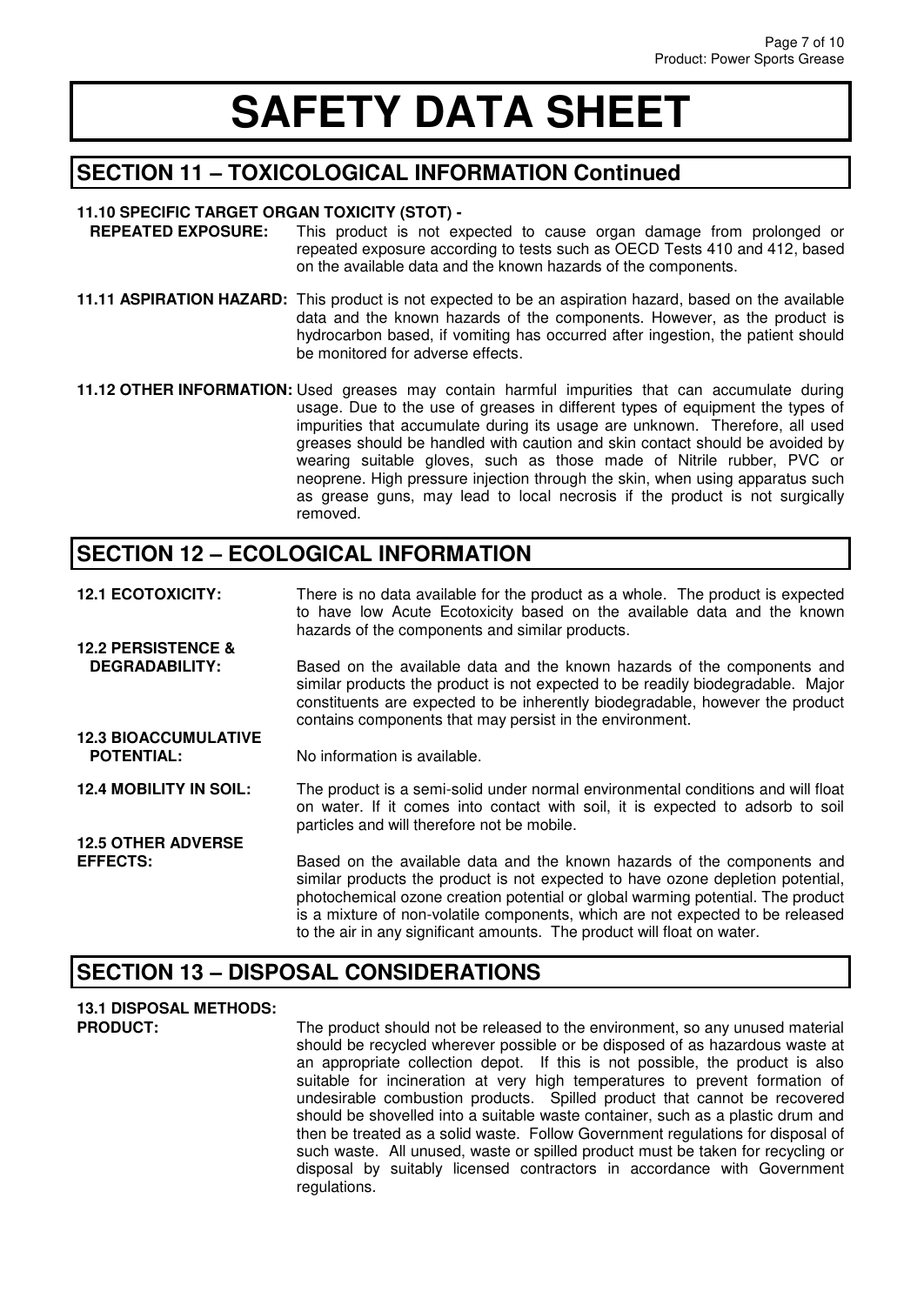#### **SECTION 13 – DISPOSAL CONSIDERATIONS Continued**

**CONTAINERS:** Empty containers may contain residual grease. They should be stored until reconditioned or disposed of. Empty drums should be taken for recycling or disposal through suitably licensed contractors in accordance with Government regulations. Where the containers are of metal construction they should not be pressurised, cut by a grinder, welded, brazed, soldered, drilled or exposed to heat, flames or other sources of ignition. Closed metal containers when exposed to such conditions/treatment may explode causing serious injury or death.

#### **SECTION 14 – TRANSPORT INFORMATION**

This product is not regulated for land, sea or air transportation. (HS Code: 2710.19.44.00)

| 14.1 LAND (ADG Code):      |                |
|----------------------------|----------------|
| <b>UN NUMBER:</b>          | Not applicable |
| UN PROPER SHIPPING         |                |
| <b>NAME:</b>               | Not applicable |
| <b>TRANSPORT HAZARD</b>    |                |
| CLASS(ES):                 | Not applicable |
| <b>PACKAGING GROUP:</b>    | Not applicable |
| <b>ENVIRONMENTAL</b>       |                |
| <b>HAZARDS:</b>            | Not applicable |
| <b>SPECIAL PRECAUTIONS</b> |                |
| <b>FOR USER:</b>           | Not applicable |
| <b>HAZCHEM CODE:</b>       | Not applicable |
| 14.2 SEA (IMDG):           |                |
| <b>UN NUMBER:</b>          | Not applicable |
| UN PROPER SHIPPING         |                |
| <b>NAME:</b>               | Not applicable |
| <b>TRANSPORT HAZARD</b>    |                |
| <b>CLASS(ES):</b>          | Not applicable |
| <b>PACKAGING GROUP:</b>    | Not applicable |
| <b>ENVIRONMENTAL</b>       |                |
| <b>HAZARDS:</b>            | Not applicable |
| <b>SPECIAL PRECAUTIONS</b> |                |
| <b>FOR USER:</b>           | Not applicable |
| 14.3 AIR (IATA):           |                |
| <b>UN NUMBER:</b>          | Not applicable |
| UN PROPER SHIPPING         |                |
| <b>NAME:</b>               | Not applicable |
| TRANSPORT HAZARD           |                |
| CLASS(ES):                 | Not applicable |
| <b>PACKAGING GROUP:</b>    | Not applicable |
| <b>ENVIRONMENTAL</b>       |                |
| <b>HAZARDS:</b>            | Not applicable |
| <b>SPECIAL PRECAUTIONS</b> |                |
| <b>FOR USER:</b>           | Not applicable |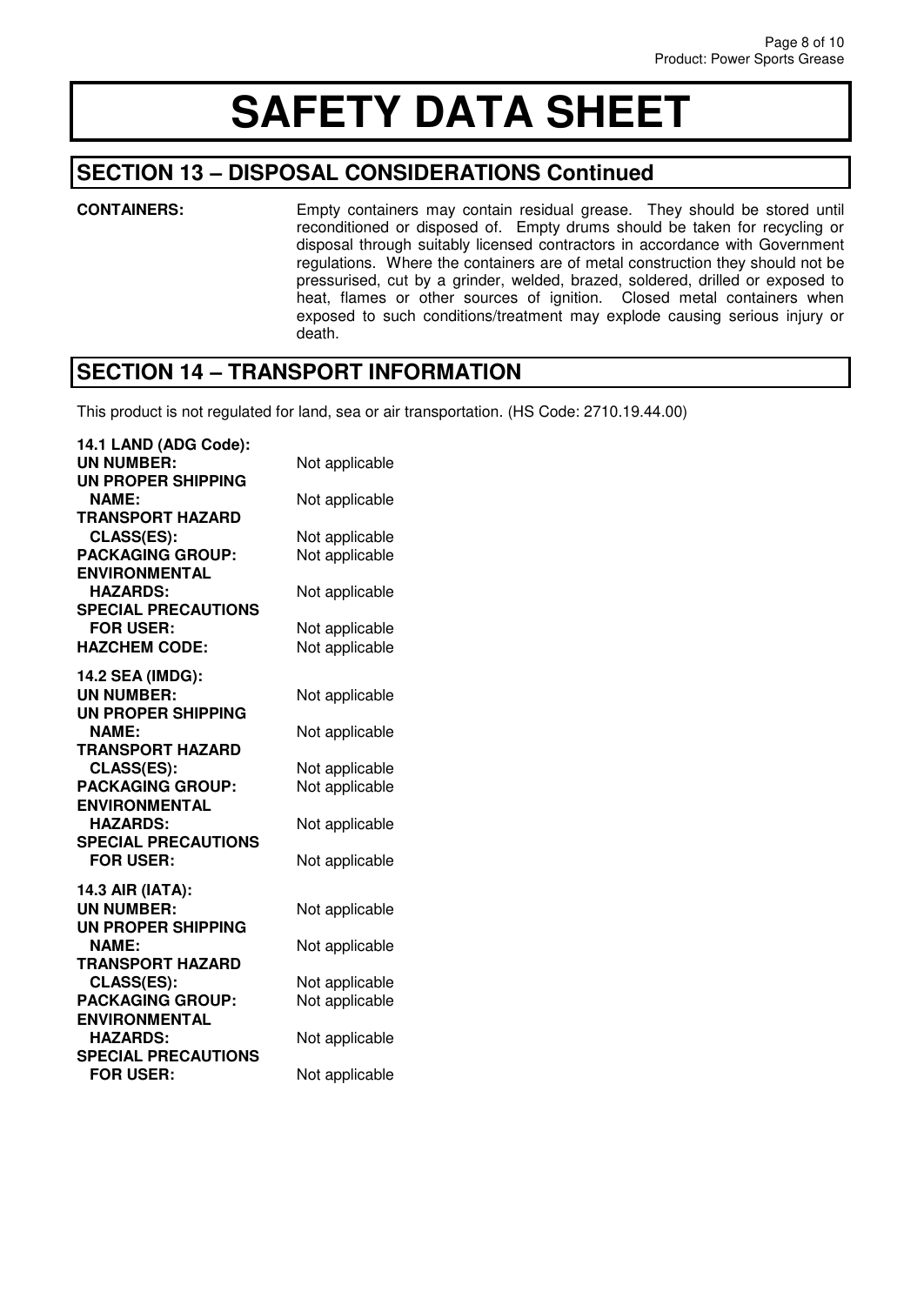### **SECTION 15 – REGULATORY INFORMATION**

| 15.1 SAFETY, HEALTH AND ENVIRONMENTAL REGULATIONS:<br><b>APPLICABLE REGULATIONS:</b>                                                   |                                       |  |
|----------------------------------------------------------------------------------------------------------------------------------------|---------------------------------------|--|
| <b>SUSMP:</b>                                                                                                                          | Not scheduled.                        |  |
| AICS:                                                                                                                                  | All ingredients are on the AICS List. |  |
| <b>MONTREAL PROTOCOL:</b>                                                                                                              | Not applicable to this product.       |  |
| <b>STOCKHOLM CONVENTION:</b> Not applicable to this product.                                                                           |                                       |  |
| <b>ROTTERDAM CONVENTION:</b>                                                                                                           | Not applicable to this product.       |  |
| <b>BASEL CONVENTION:</b>                                                                                                               | Not applicable to this product.       |  |
| <b>INTERNATIONAL CONVENTION FOR THE PREVENTION OF POLLUTION FROM</b>                                                                   |                                       |  |
| <b>SHIPS (MARPOL):</b>                                                                                                                 | Not determined.                       |  |
| <b>OTHER REGULATORY INFORMATION:</b><br><b>GHS CLASSIFICATION HAZARD CLASS &amp; CATEGORY</b><br>AND HAZARD STATEMENT: Not applicable. |                                       |  |

**HSNO APPROVAL NUMBER:** Not applicable.

**HSNO GROUP TITLE:** Not applicable.

### **SECTION 16 – ANY OTHER RELEVANT INFORMATION**

#### **SDS INFORMATION:**

**Date of SDS Preparation:** 26<sup>th</sup> July 2016 **Revision: 0.1 Revision: 0.1 Revision: 0.1** 

#### **REVISION CHANGES:** Changes to supplier information and addition of HSNO number in Section 1.

#### **ACRONYMS:**

| <b>SUSMP</b>        | Standard for the Uniform Scheduling of Medicines and Poisons                               |
|---------------------|--------------------------------------------------------------------------------------------|
| <b>CAS Number</b>   | <b>Chemical Abstracts Service Registry Number</b>                                          |
| <b>EINECS</b>       | European Inventory of Existing Commercial Chemical Substances                              |
| UN Number           | United Nations Number                                                                      |
| <b>OSHA</b>         | Occupational Safety and Health Administration                                              |
| <b>ACGIH</b>        | American Conference of Governmental Industrial Hygienists                                  |
| <b>IMDG</b>         | International Maritime Dangerous Goods                                                     |
| IATA                | International Air Transport Association                                                    |
| <b>IUCLID</b>       | International Uniform Chemical Information Database                                        |
| <b>RTECS</b>        | Registry of Toxic Effects of Chemical Substances                                           |
| %W/W                | Percent weight for weight                                                                  |
| <b>OECD</b>         | Organisation for Economic Co-Operation and Development                                     |
| ADG Code            | Australian Code for the Transport of Dangerous Goods by Road and Rail                      |
| <b>HAZCHEM Code</b> | Emergency action code of numbers and letters which gives information to emergency services |
| <b>NOHSC</b>        | National Occupational Health and Safety Commission                                         |
| AICS.               | Australian Inventory of Chemical Substances                                                |
| TWA                 | Time-Weighted Average                                                                      |
| <b>STEL</b>         | Short term Exposure Limit                                                                  |
| <b>HSNO</b>         | Hazardous Substances and New Organisms Act 1996                                            |
| GHS                 | Globally Harmonised System of Classification and Labelling of Chemicals                    |
| <b>PICCS</b>        | Philippines Inventory of Chemicals and Chemical Substances                                 |
| <b>WHS</b>          | Work Health and Safety                                                                     |
| <b>PPE</b>          | Personal Protective Equipment.                                                             |